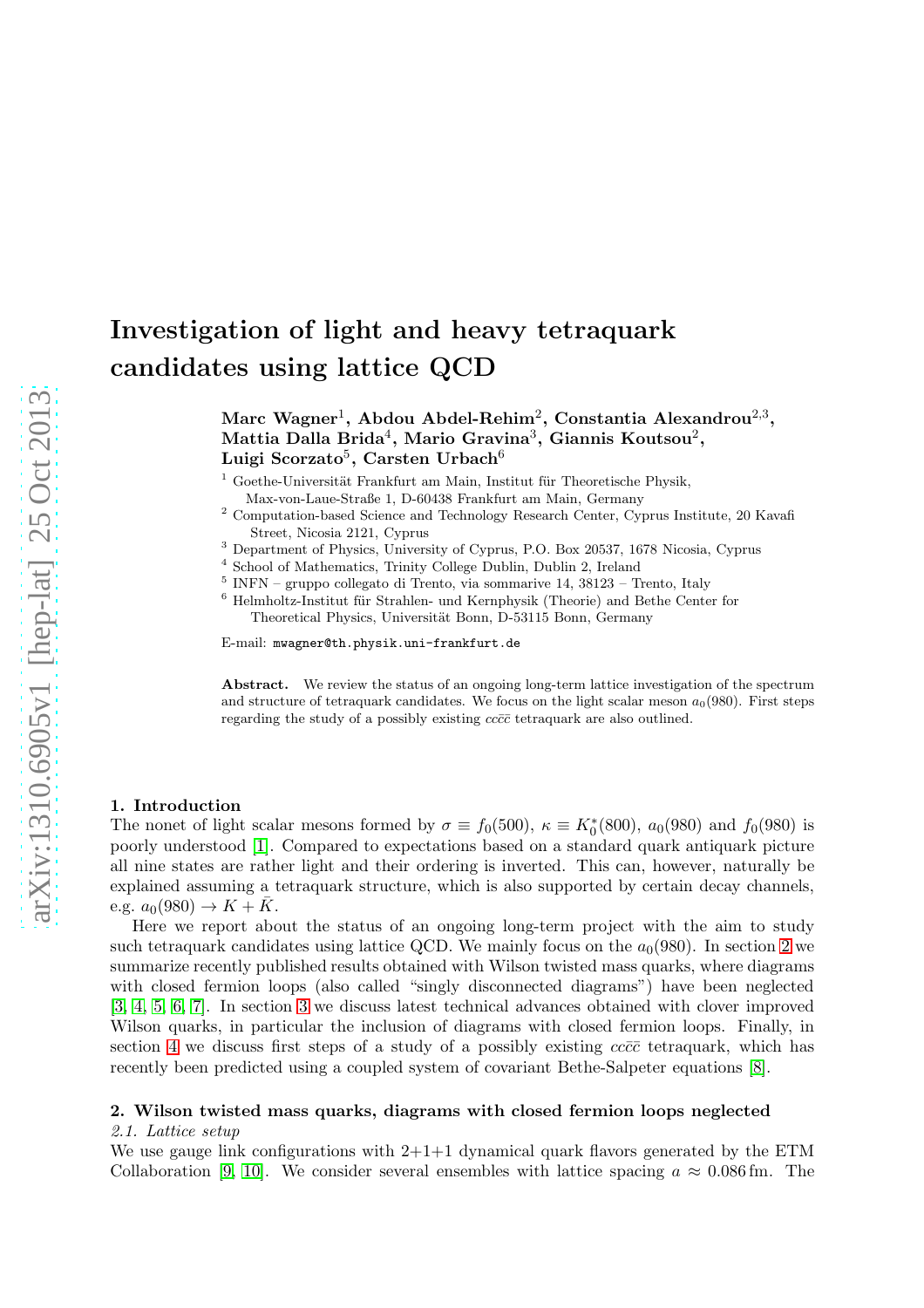ensembles differ in the volume  $(L/a)^3 \times (T/a) = 20^3 \times 48, ..., 32^3 \times 64$  and the unphysically heavy  $u/d$  quark mass corresponding to  $m_{\pi} \approx 280 \,\text{MeV} \dots 460 \,\text{MeV}$ .

For the computations presented in this section we have ignored diagrams with closed fermion loops, which are technically rather challenging (cf. section [3.2\)](#page-2-1). Physical consequences are discussed in detail in [\[4\]](#page-4-2).

## 2.2. Four-quark creation operators

 $a_0(980)$  has quantum numbers  $I(J^P) = 1(0^+)$ . As usual in lattice QCD we extract the low lying spectrum in that sector by studying the asymptotic exponential behavior of correlation functions  $C_{jk}(t) = \langle (\mathcal{O}_j(t))^{\dagger} \mathcal{O}_k(0) \rangle$  [\[11\]](#page-4-9).  $\mathcal{O}_j$  and  $\mathcal{O}_k$  denote suitable creation operators, i.e. operators generating the  $a<sub>0</sub>(980)$  quantum numbers, when applied to the vacuum state.

Assuming that the experimentally measured  $a_0(980)$  with mass  $980 \pm 20$  MeV is a rather strongly bound four quark state, suitable creation operators to excite such a state are

<span id="page-1-0"></span>
$$
\mathcal{O}_{a_0(980)}^{K\bar{K}\text{ molecule}} = \sum_{\mathbf{x}} \left( \bar{s}(\mathbf{x}) \gamma_5 u(\mathbf{x}) \right) \left( \bar{d}(\mathbf{x}) \gamma_5 s(\mathbf{x}) \right) \tag{1}
$$

$$
\mathcal{O}_{a_0(980)}^{\text{diquark}} = \sum_{\mathbf{x}} \left( \epsilon^{abc} \bar{s}^b(\mathbf{x}) C \gamma_5 \bar{d}^{c,T}(\mathbf{x}) \right) \left( \epsilon^{ade} u^{d,T}(\mathbf{x}) C \gamma_5 s^e(\mathbf{x}) \right).
$$
 (2)

The first operator has the spin/color structure of a  $K\bar{K}$  molecule. The second resembles a bound diquark antidiquark pair, where spin coupling via  $C_{\gamma_5}$  corresponds to the lightest diquarks/antidiquarks (cf. e.g. [\[1,](#page-4-0) [12,](#page-4-10) [13\]](#page-4-11)). Further low lying states with  $a_0(980)$  quantum numbers, which need to be considered are the two-particle states  $K + \bar{K}$  and  $\eta_s + \pi$ . Suitable creation operators to resolve these states are

<span id="page-1-1"></span>
$$
\mathcal{O}_{a_0(980)}^{K+\bar{K} \text{ two-particle}} = \left( \sum_{\mathbf{x}} \bar{s}(\mathbf{x}) \gamma_5 u(\mathbf{x}) \right) \left( \sum_{\mathbf{y}} \bar{d}(\mathbf{y}) \gamma_5 s(\mathbf{y}) \right) \tag{3}
$$

$$
\mathcal{O}_{a_0(980)}^{\eta_s + \pi \text{ two-particle}} = \left( \sum_{\mathbf{x}} \bar{s}(\mathbf{x}) \gamma_5 s(\mathbf{x}) \right) \left( \sum_{\mathbf{y}} \bar{d}(\mathbf{y}) \gamma_5 u(\mathbf{y}) \right).
$$
 (4)

#### <span id="page-1-2"></span>2.3. Numerical results

Figure [1\(](#page-2-2)left) shows effective mass plots for a  $2 \times 2$  correlation matrix with a  $K\bar{K}$  molecule operator [\(1\)](#page-1-0) and a diquark-antidiquark operator [\(2\)](#page-1-0) (lattice volume  $(L/a)^3 \times (T/a) = 20^3 \times 48$ , pion mass  $m_{\pi} \approx 341 \text{ MeV}$ ). The corresponding two plateaus are around 1100 MeV and, therefore, consistent both with the expectation for possibly existing  $a_0(980)$  tetraquark states and with two-particle  $K + K$  and  $\eta_s + \pi$  states, where both particles are at rest  $(2 \times m(K) \approx 1198 \text{ MeV};$  $m(\eta_s) + m(\pi) \approx 1115 \text{ MeV}$  in our lattice setup).

Increasing this correlation matrix to  $4 \times 4$  by adding  $K + \bar{K}$  two-particle and  $\eta_s + \pi$  twoparticle operators (eqs. [\(3\)](#page-1-1) and [\(4\)](#page-1-1)) yields the effective mass results shown in Figure [1\(](#page-2-2)right). Two additional states are observed, whose plateaus are around 1500 MeV . . . 2000 MeV.

From these plots one can conclude that the two low-lying states are the expected two-particle  $K + \bar{K}$  and  $\eta_s + \pi$  states, while an additional stable  $a_0(980)$  tetraquark state does not exist. The second and third excitation can also be interpreted as two-particle states, which have nonvanishing relative momentum. A detailed discussion of these plots and corresponding arguments can be found in [\[4\]](#page-4-2).

Qualitatively identical results are found, when using other ensembles with light quark masses and spacetime volumes as mentioned in section [2.1.](#page-0-1)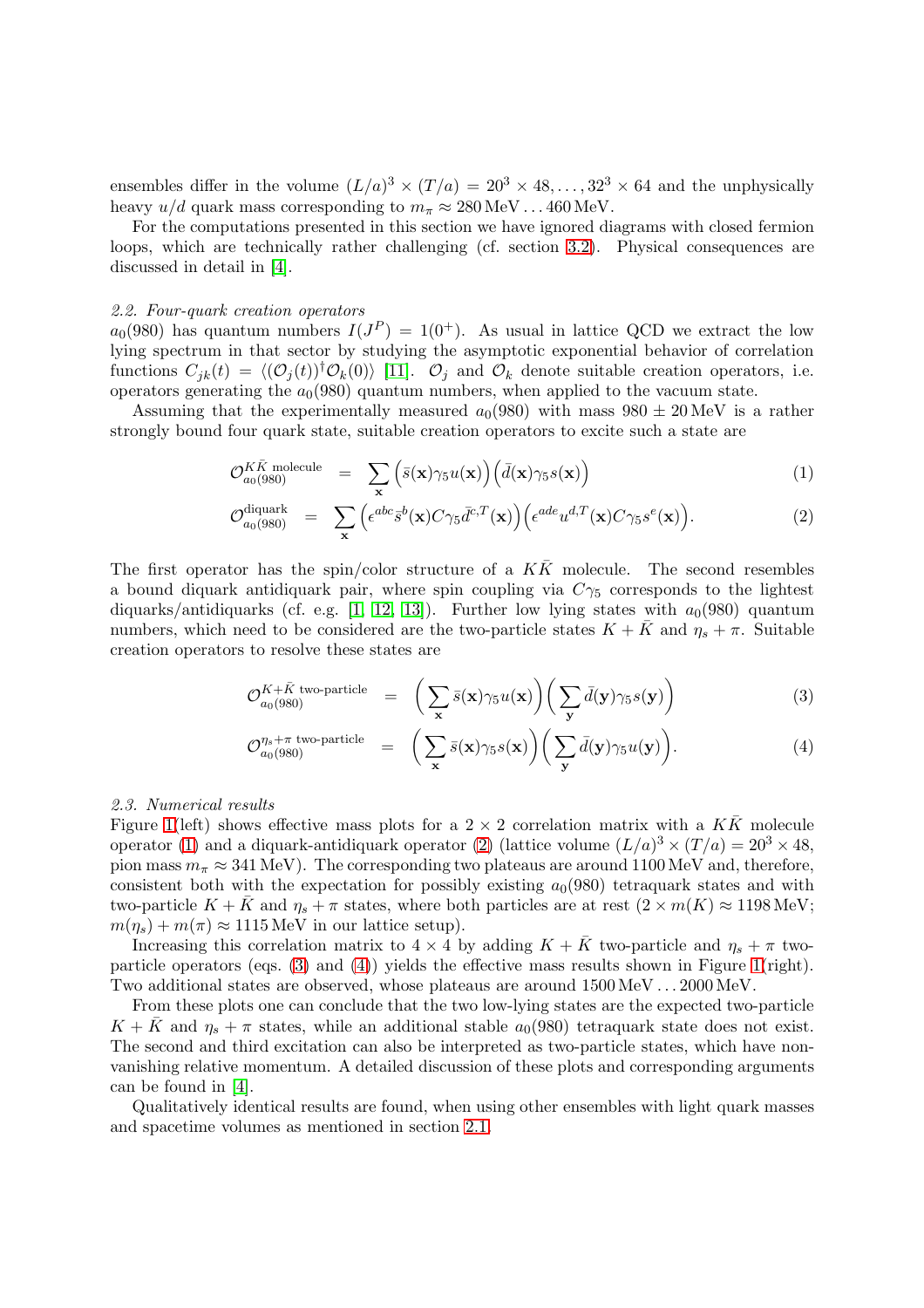

<span id="page-2-2"></span>**Figure 1.** Effective masses as functions of the temporal separation. (left)  $2 \times 2$  correlation matrix (operators: K $\bar{K}$  molecule, diquark). (right)  $4 \times 4$  correlation matrix (operators: K $\bar{K}$ molecule, diquark,  $K + \bar{K}$  two-particle,  $\eta_s + \pi$  two-particle).

# <span id="page-2-0"></span>3. Clover improved Wilson quarks, diagrams with closed fermion loops included 3.1. Lattice setup

Recently we started to perform similar computations using gauge link configurations generated by the PACS-CS Collaboration [\[14\]](#page-4-12) with 2+1 flavors of clover improved Wilson sea quarks, a lattice spacing  $a \approx 0.09 \,\text{fm}$ , a volume  $(L/a)^3 \times T/a = 32^3 \times 64$  and a  $u/d$  quark mass corresponding to  $m_{\pi} \approx 300 \,\text{MeV}$ . A significant advantage compared to Wilson twisted mass quarks is that parity and isospin are exact symmetries. For example there is no pion and kaon mass splitting and  $P = +$  and  $P = -$  states are separated by quantum numbers (these problems in the context of Wilson twisted mass quarks and the  $a_0(980)$  are discussed in detail in [\[4\]](#page-4-2)).

## <span id="page-2-1"></span>3.2. Diagrams with closed fermion loops

A major improvement compared to our previous results presented in section [2.3](#page-1-2) is that this time diagrams with closed fermion loops are included, i.e. where strange quark propagators start and end at the same timeslice. Ignoring such diagrams introduces a systematic error, which is hard to quantify. With these new computations this systematic error has been eliminated. Another important consequence of the inclusion of closed fermion loop is that quark-antiquark and fourquark trial states can have non-vanishing overlap. This allows to study a larger correlation matrix containing not only the four-quark operators  $(1)$  to  $(4)$ , but also a quark-antiquark operator

<span id="page-2-3"></span>
$$
\mathcal{O}_{a_0(980)}^{q\bar{q}} = \sum_{\mathbf{x}} \Big( \bar{d}(\mathbf{x}) u(\mathbf{x}) \Big). \tag{5}
$$

Such a correlation matrix will enable us to make stronger statements about the structure of states from the  $a_0(980)$  sector. The techniques we use to compute these diagrams with closed fermion loops are described in [\[7\]](#page-4-5).

## 3.3. First numerical results

At the moment only the computation of a  $2 \times 2$  correlation matrix containing the  $q\bar{q}$  operator (eq. [\(5\)](#page-2-3)) and the four-quark  $K\bar{K}$  molecule operator (eq. [\(1\)](#page-1-0)) has been finished. The effective masses corresponding to the diagonal element of the  $q\bar{q}$  operator is plotted in Figure [2,](#page-3-1) left. The plot on the right shows the two effective masses obtained by solving a generalized eigenvalue problem using the full  $2 \times 2$  correlation matrix. All effective masses are around 1000 MeV and, therefore, consistent with  $2 \times m(K)$ , with  $m(\eta) + m(\pi)$  and also with  $m(a_0(980))$ .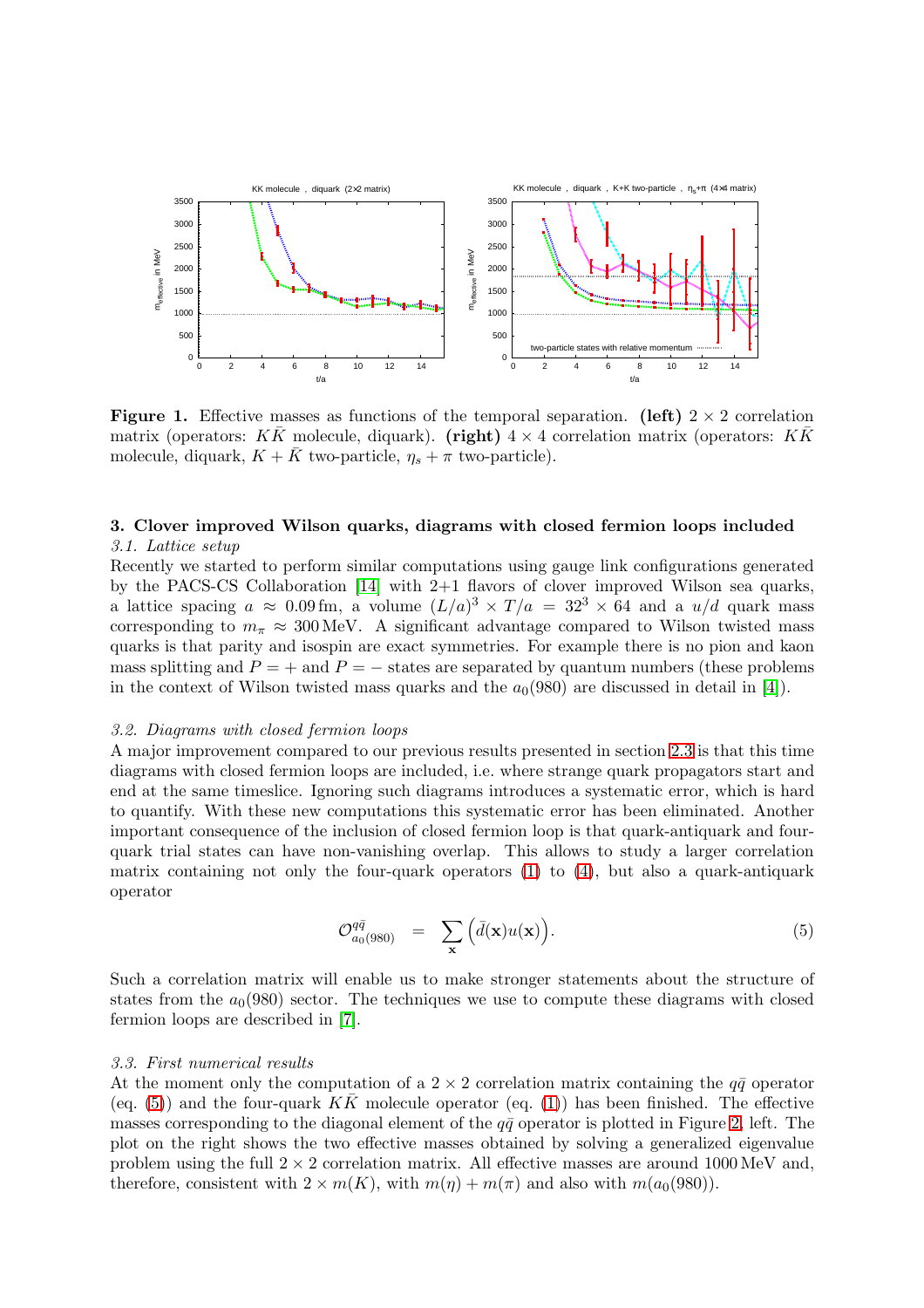

<span id="page-3-1"></span>Figure 2. Effective masses as functions of the temporal separation. (left)  $q\bar{q}$  operator. (right)  $2 \times 2$  correlation matrix (operators:  $q\bar{q}$ , KK molecule).

For statements regarding the structure of the observed states we need to include also the four-quark operators [\(2\)](#page-1-0) to [\(4\)](#page-1-1), which is currently in progress. This will allow us to address similar questions as in section [2.3,](#page-1-2) i.e. to answer, whether there is in addition to the two-particle  $K + \bar{K}$  and  $\eta + \pi$  states also a third (bound) state near the mass of  $a_0(980)$ . We also intend to study the volume dependence of the two-particle spectrum using "Lüscher's method" (cf. e.g. [\[15,](#page-4-13) [16,](#page-4-14) [17\]](#page-4-15)) or improved techniques taking e.g. coupled channel scattering into account [\[20,](#page-4-16) [21,](#page-4-17) [22\]](#page-4-18). Such computations are very challenging using lattice QCD, but first results have recently been published, e.g. for the  $\kappa$  and positive parity D mesons [\[18,](#page-4-19) [19\]](#page-4-20).

## <span id="page-3-0"></span>4. Lattice investigation of a possibly existing  $\bar{c}c\bar{c}c$  tetraquark

Recently a  $\bar{c}c\bar{c}c$  tetraquark has been predicted using a coupled system of covariant Bethe-Salpeter equations [\[8\]](#page-4-6). It is expected to be a mesonic molecule-like state formed by two  $\eta_c$  mesons with a mass of  $m(\bar{c}c\bar{c}c) = (5.3 \pm 0.5)$  GeV. Comparing this mass to  $2 \times m(\eta_c) = 6.0$  GeV indicates that the binding energy could be quite large,  $\Delta E = m(\bar{c}c\bar{c}c) - 2 \times m(\eta_c) \approx -(0.7 \pm 0.5) \,\text{GeV}.$ The uncertainty quoted in [\[8\]](#page-4-6) is, however, of the same order of magnitude. Investing such a  $\bar{c}c\bar{c}c$ tetraquark using lattice methods could provide an independent confirmation of its existence.

We use the same setup as discussed for the  $a<sub>0</sub>(980)$  meson in section [3.](#page-2-0) In a first attempt we consider a single creation operator of molecule type, which models a bound  $\eta_c\eta_c$  state,

<span id="page-3-2"></span>
$$
\mathcal{O}_{\bar{c}c\bar{c}c}^{\eta_c\eta_c \text{ molecule}} = \sum_{\mathbf{x}} \left( \bar{c}(\mathbf{x}) \gamma_5 c(\mathbf{x}) \right) \left( \bar{c}(\mathbf{x}) \gamma_5 c(\mathbf{x}) \right). \tag{6}
$$

Diagrams with closed fermion loops are ignored.

In Figure [3](#page-4-21) we compare the corresponding effective mass (blue points) with two times the  $\eta_c$ effective mass (red points). We do not observe any indication of a four quark  $\bar{c}c\bar{c}c$  state, which is lighter than  $2 \times m(\eta_c)$ . On the other hand the effective mass corresponding to the creation operator [\(6\)](#page-3-2) still seems to slightly decrease at large temporal separations and does not exhibit a clear plateau. This signals a trial state  $\mathcal{O}^{\eta_c \eta_c}_{\bar{c}c\bar{c}c}$  molecule  $|\Omega\rangle$ , which has a poor ground state overlap. The ground state could either be two unbound  $\eta_c$  (then the plateau is expected at  $2 \times m(\eta_c)$ ) or still a  $\bar{c}c\bar{c}c$  bound state, however, with a structure quite different from [\(6\)](#page-3-2).

Currently we explore the latter alternative. While the creation operator [\(6\)](#page-3-2) places the two  $\eta_c$  mesons essentially on top of each other, they could be rather far separated, e.g. by a distance up to  $r \approx 1$  fm (for a recent study of this distance for heavy-heavy-light-light tetraquarks cf. [\[23\]](#page-4-22)). To this end we employ corresponding more general molecule type  $\bar{c}c\bar{c}c$  creation operators. Computations are in progress.